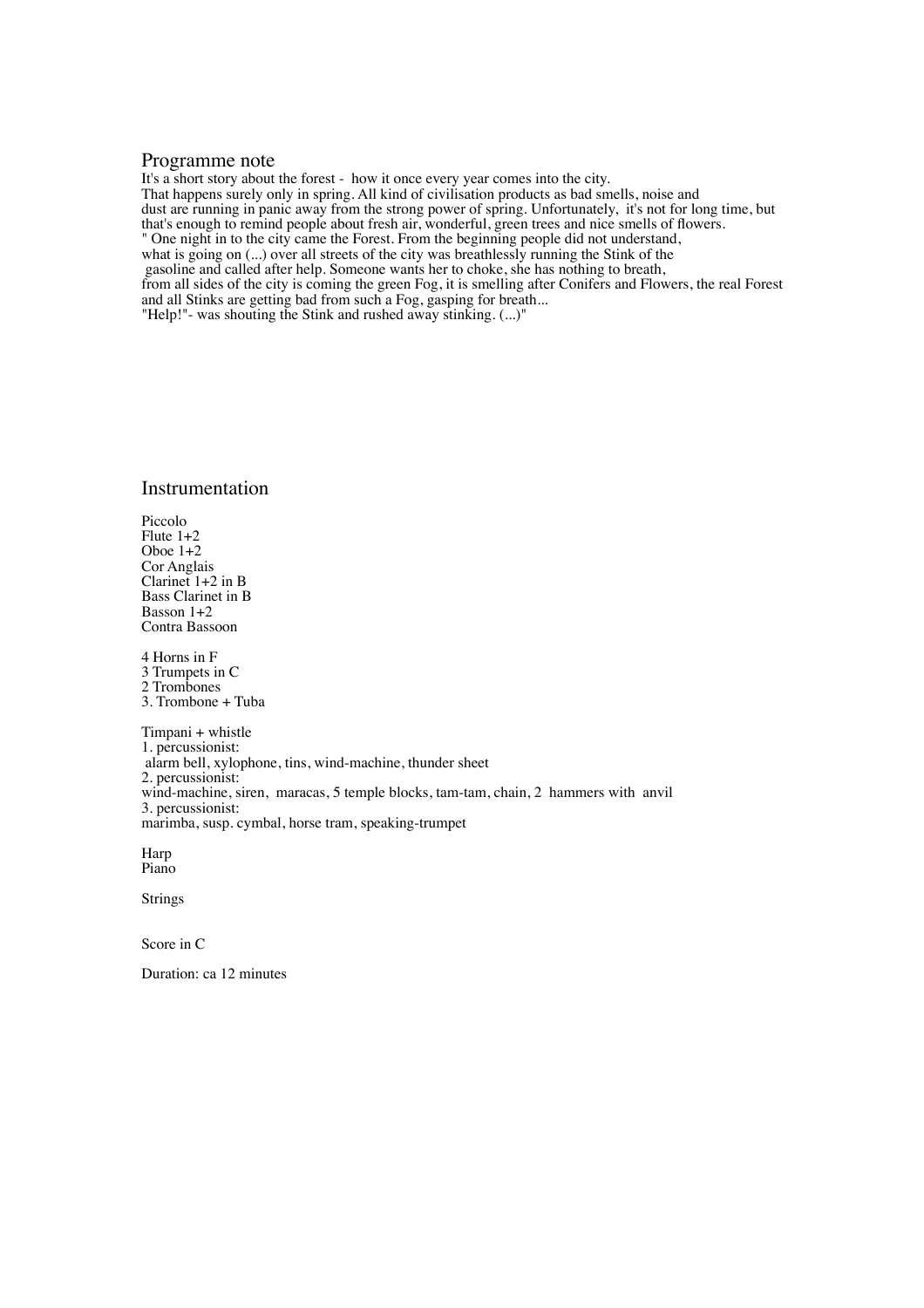## The Green Vision.

|              | $J = 54$ calmo                                    |                                                                          |                  |                                         | ັ                                    |                        |                           |                                  |                                        |
|--------------|---------------------------------------------------|--------------------------------------------------------------------------|------------------|-----------------------------------------|--------------------------------------|------------------------|---------------------------|----------------------------------|----------------------------------------|
| Cor Anglais  | 降                                                 | Solo<br>₹₹                                                               | ₹₹₹<br>—<br>H    | ∓                                       |                                      |                        | ₩<br>ਜ਼                   | $\overline{\phantom{0}}$<br>सम्म |                                        |
| Bassoon 1+2  | Solo<br>M.J. J<br>$-1.3$<br>_<br>$mp$ espress.    | $mp$ espress.                                                            |                  | Ħ                                       | $\pi$ , by                           |                        |                           |                                  | च्चेर<br>$\overline{\phantom{a}}$<br>= |
| Percussion 2 |                                                   | Wind machine<br>$p$ dolce                                                |                  |                                         |                                      |                        |                           |                                  |                                        |
| Viola        | 勝<br>曙                                            | sul tasto non vibr.<br>z<br>sul tasto non vibr.<br>$\overline{1}$<br>,,, | $\sigma_{\rm e}$ | 14 o<br>$\overline{\mathcal{L}_{\phi}}$ | ⊺∦ ∝շ<br>$\sigma_{0}$                | ŀ<br>$\sigma_{\alpha}$ | Ħ<br>$\frac{3}{2}$ .<br>- | $\overline{\phantom{a}}$<br>₹.   | ⋝<br>توات                              |
| Cello        | sul tasto non vibr.<br>D J<br>sul tasto, non vibr |                                                                          |                  | $\overline{1}$<br>⇁<br>à                | $\overline{\phantom{a}}$<br>$\alpha$ |                        | 曝                         | —<br>≔                           | ┱<br>Đ<br>厈                            |



-3/34-

Indra Riše<br>2002